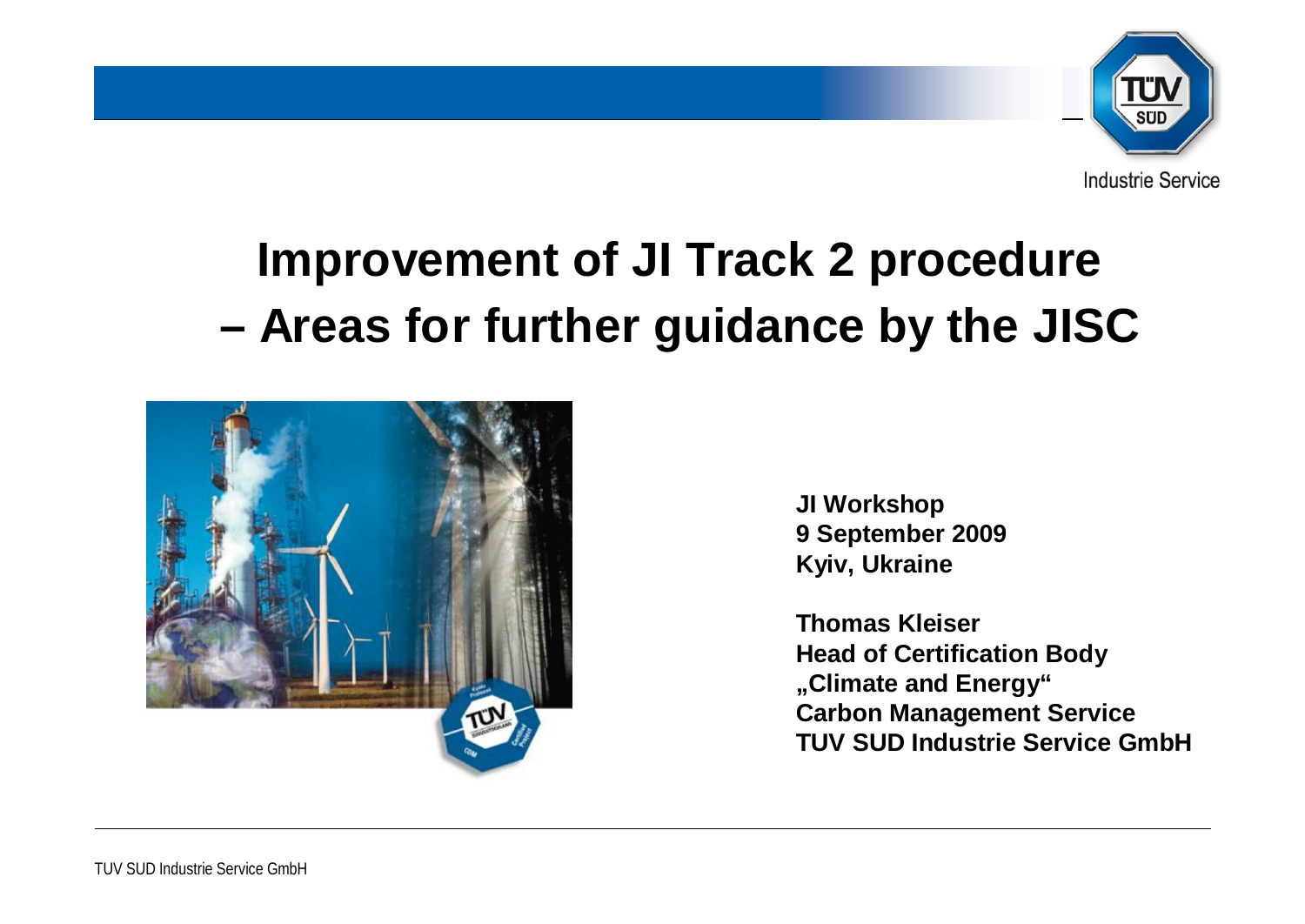

## **JI Track 2**

- **around 170 determinations still in the process (status sometimes unclear)**
- **Final Determinations: only 9** (fist early 2007)
- **Final Verifications: only 3** (in 1 project, first early 2009)

**System operational 2 years after CDM, but till today only marginal number of projects**

**Strong Competition with JI Track 1: 65 projects approved projects**

**Currently still tendency to switch to JI Track 1!**

**Time is running out (2012)!**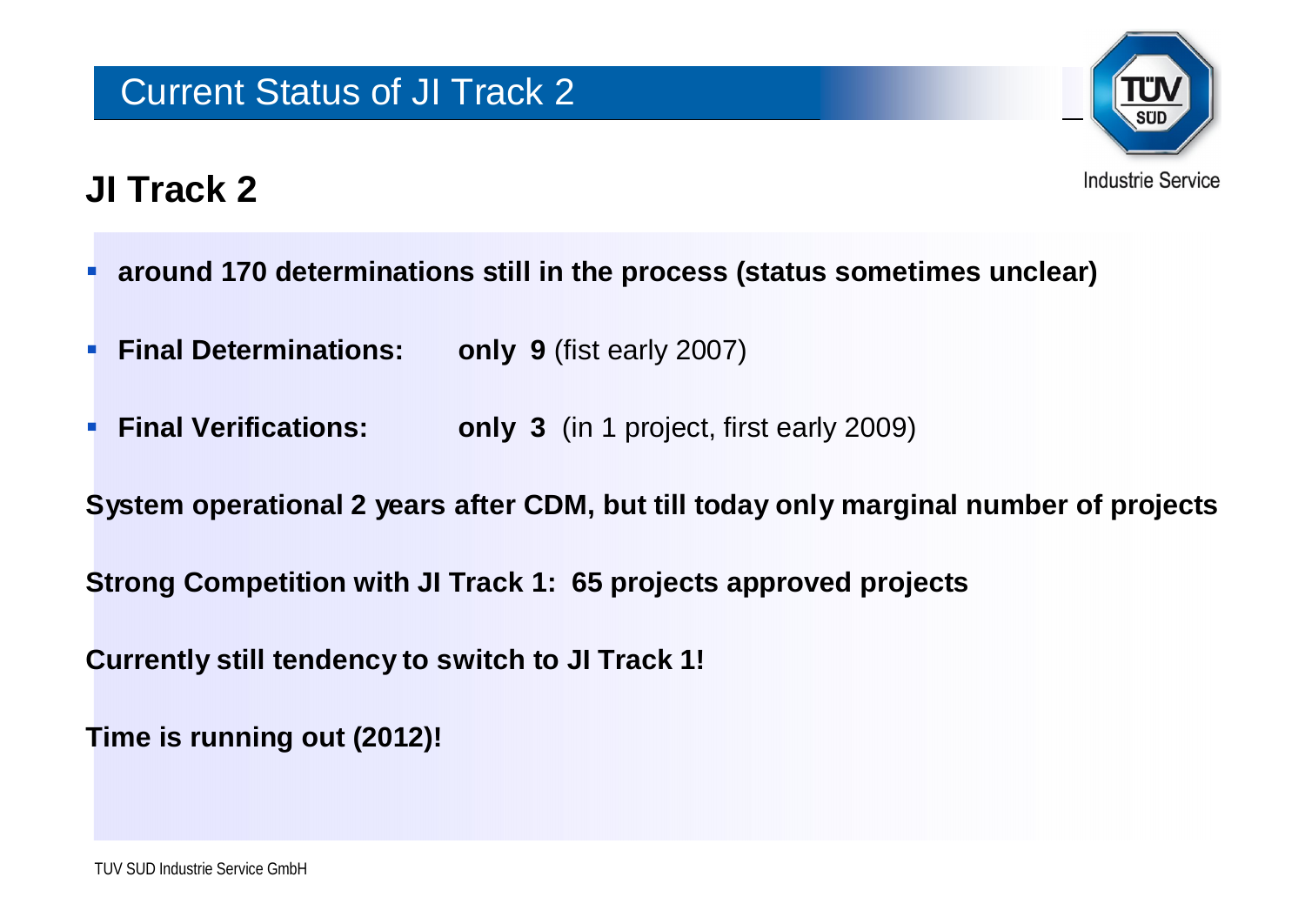

# **JI- PoA (draft)**

 **opens a lot of new options mainly in the field of energy efficiency measures/for the renewable energy sector and especially for the public sector/small business/industry sector** 

### **DVM (draft)**

- **guide for AIEs how to perform determinations/verifications**
- **helps PP to prepare for the assessment**

#### **Should shorten the timeline for determinations/verifications"**

Furthermore there have been important decisions related to the accreditation of AIEs, communication with the JISC, request for clarification, withdrawal of projects, further guidance for users of the JI-PDD forms etc.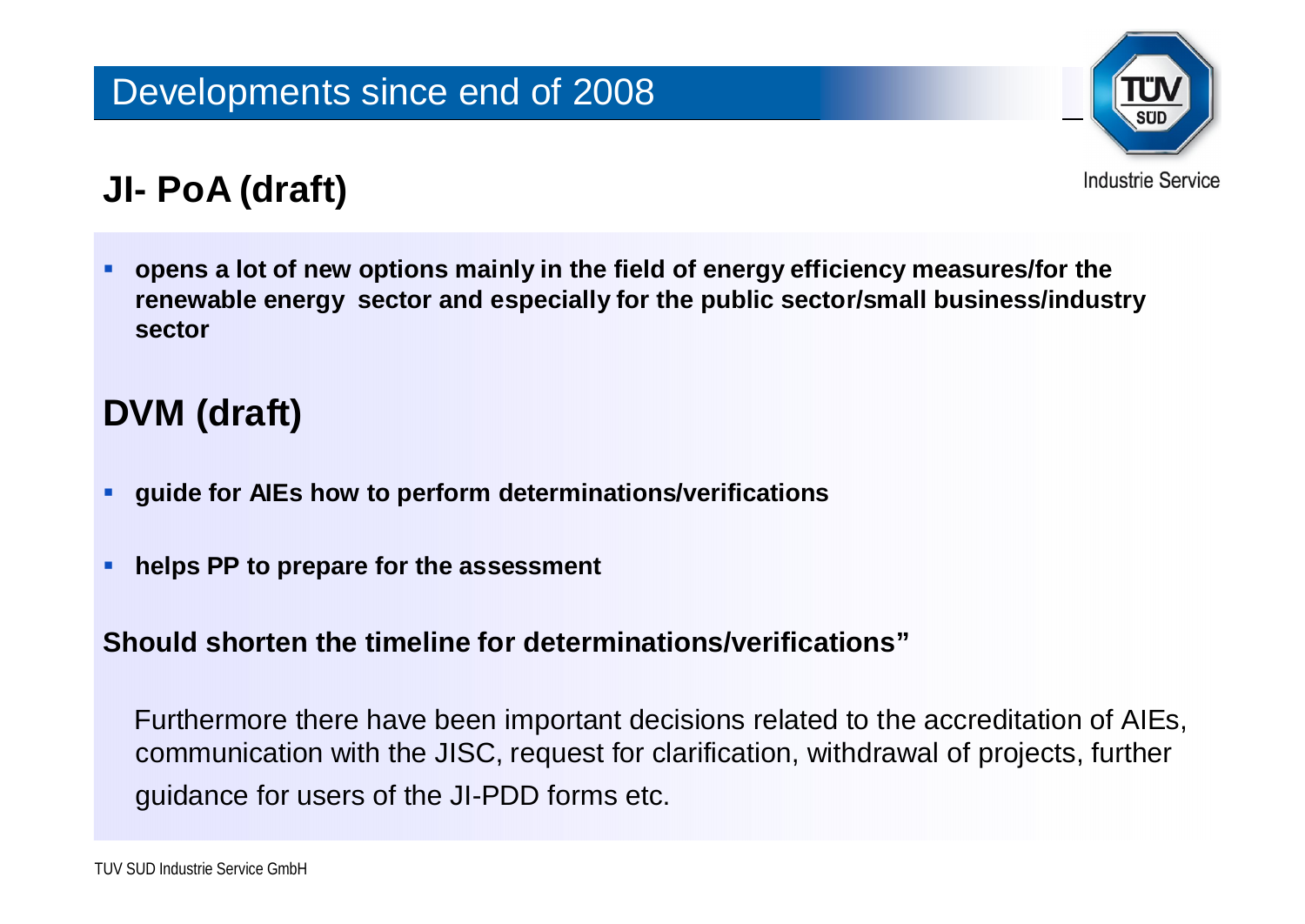

**Industrie Service** 

#### **In the context of the DVM**

- **Guidance of the hierarchy of meth to by applied? Is there a priority?**
- **Presentation of a project specific approach in the PDD – like a new meth in CDM?**
- **How has a deviation from an approved CDM meth to be presented? Update of meth?**
- **Revision of a monitoring plan? Only possible when there is an improvement? Publishing of a revised monitoring plan?**
- **Change of the design of a final approved PDD – scope of verification? Re-publishing?**
- **As attachment to DVM (Examples/explanations – project-/sector/country-specific – database)**
- **reference to best available practice**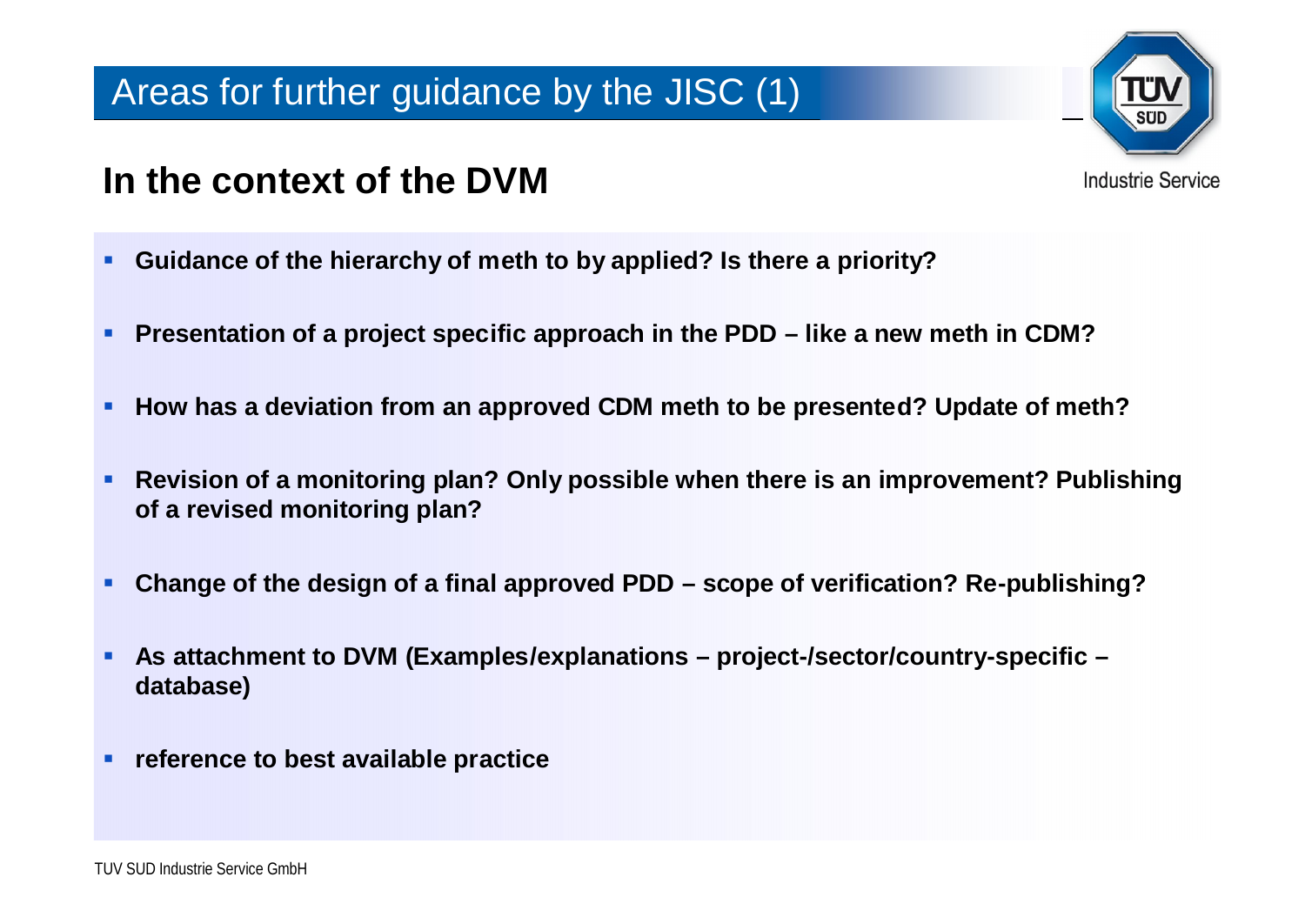#### Areas for further guidance by the JISC (2)

## **In the context of the JI-PoA**

- **Liability?**
- **Materiality and Level of Assurance?**
- **Assessment of the Verification Plan – sampling method / sound statistical approach**

#### **General Issues:**

- **Monitoring report template – at least minimum requirements for the content to be presented**
- **PDD form?**
- **How to deal with "old" projects (for example after a long-lasting process to receive the LoA)?**



**Industrie Service**